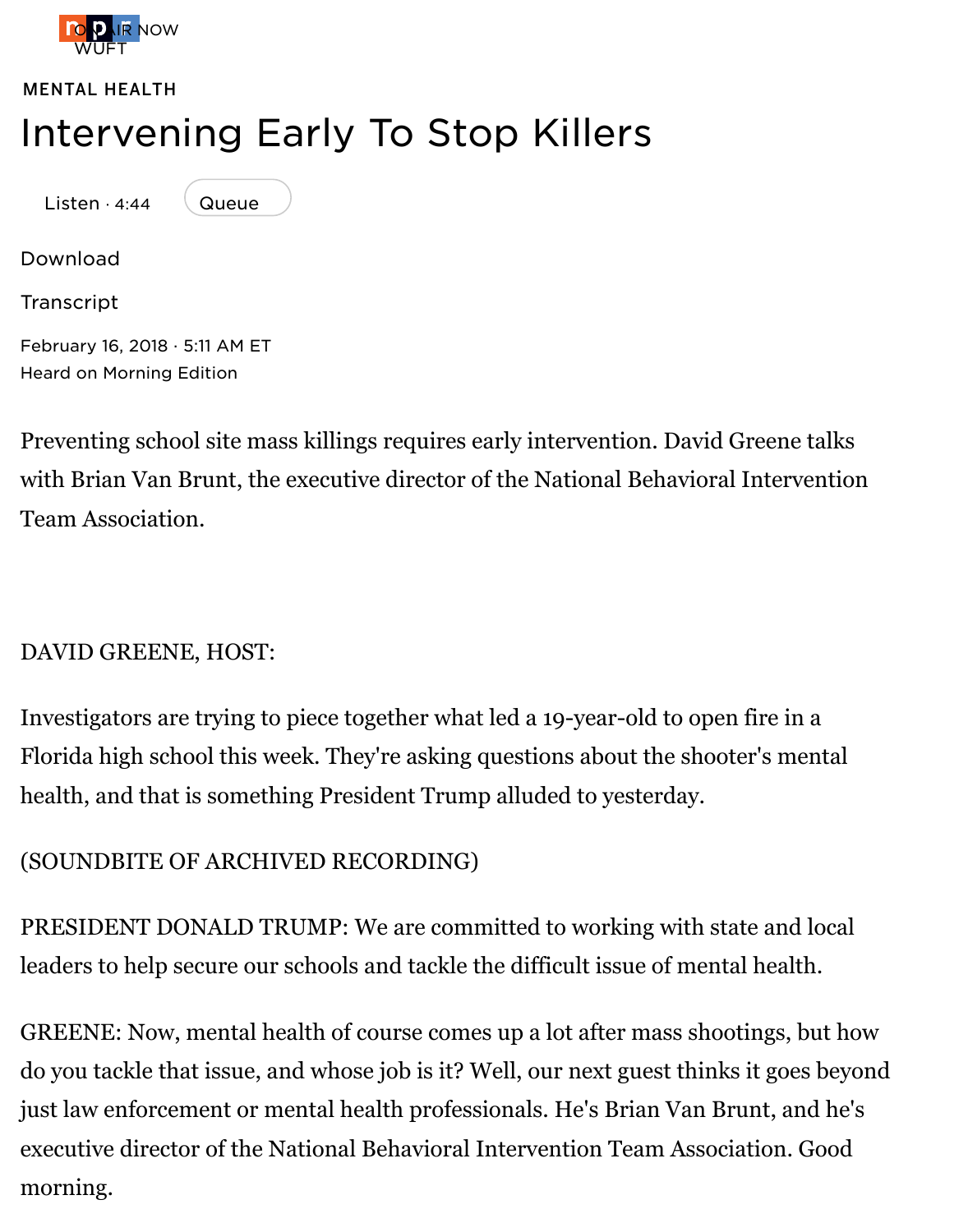BRIAN VAN BRUNT: Good morning.

GREENE: So whose job is it to watch out for mental illness and, you know, try to keep schools safe?

VAN BRUNT: Well, I'd argue that it's the community's job, that there's not one single person who's responsible for this. Most of the work we do at NaBITA is with college campuses and K-12 schools. We really encourage this to be an issue that's looked out from various facets. We're looking at this from a law enforcement lens, from a mental health lens, from a student conduct lens and from disability support. So we're really looking at this from multiple perspectives. So the idea that there's a singular answer to this question - gun control, mental health - I think is a little complicated.

GREENE: You said the community, though. Does that mean if I'm a parent of a student, I mean, I should be doing something to somehow watch out for for potential red flags and mental health problems in other students?

VAN BRUNT: I think the red flag part is right on and exactly accurate. I think it's beyond mental health red flags, though, that we know that people with mental health disorders are 5 to 6 times more likely to be the victim of a violent crime, never to be the one who's committing it. When we see these extreme events, almost like when an airplane crashes - we had that a few years back with a lot of airplane explosions and accidents - you know, people began to worry about air travel. And we also understand that driving to the airport's a lot more dangerous than actually getting on an airplane. So I think understanding this idea that when we hear these events that we have this visceral reaction to remove guns, to deal with this as a mental health issue, and we really need to look at this from a research-based, more scientific approach and understand what are the protective elements that we need to help our young folks with, and what are the risks elements that put them at a higher risk for committing this kind of violence.

GREENE: Help people grip onto something. I mean, what does the research, the science, suggest could have happened, say, differently in a case like the school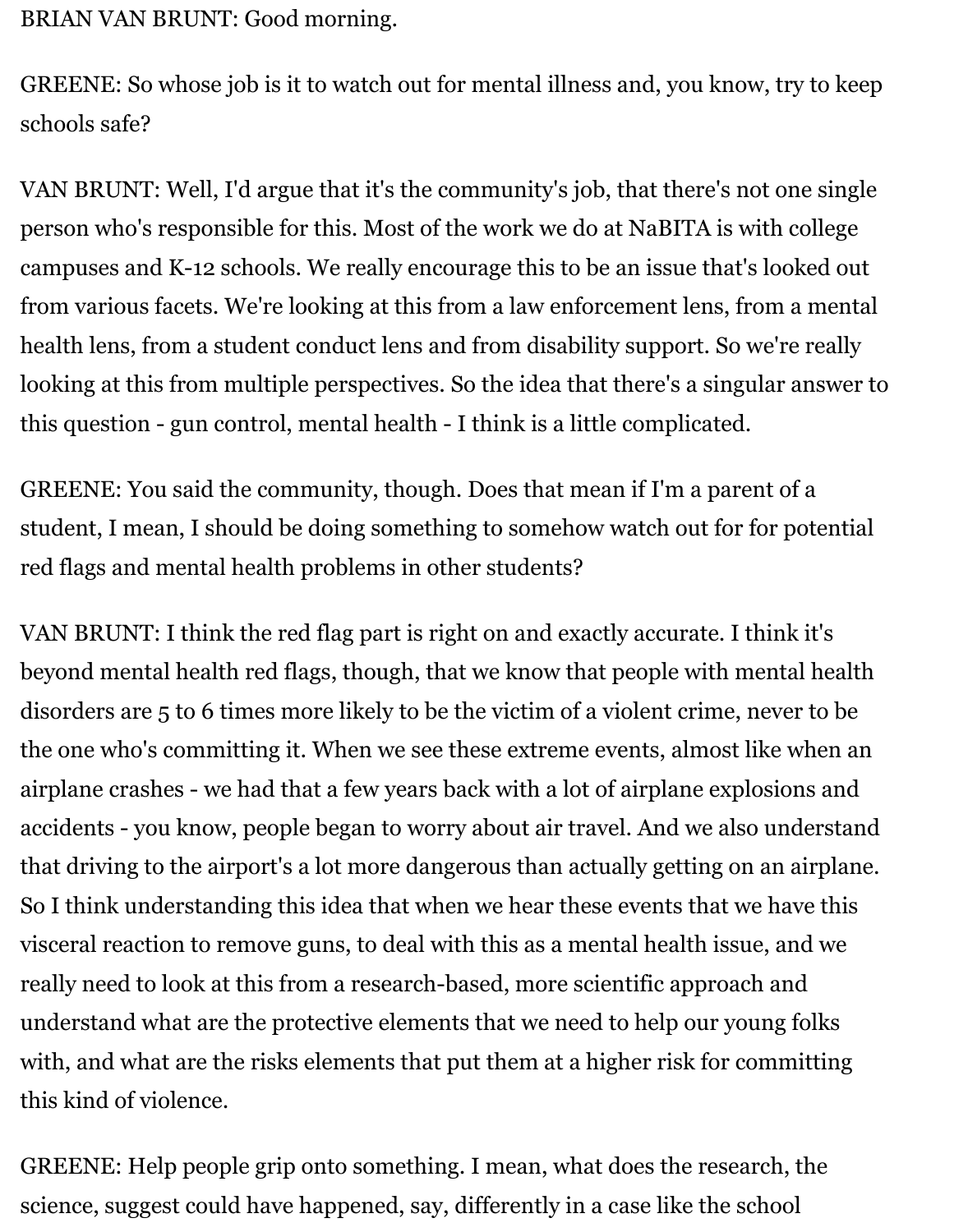shooting in Parkland this week?

VAN BRUNT: Sure. I think, again, shifting away from just simply looking at mental health diagnostics here - someone with schizophrenia, someone with Asperger's or autism spectrum disorder - and moving way closer to the risk elements. Individuals, for example, who have a sense of hopelessness and desperation and suicidality. It's a mental health issue in that those individuals are at a higher risk to move forward with these attacks. It's a gun issue in that every attacker who has this unfettered, easy access to lethal means can move more quickly to their goal. And I do think from a gun perspective, we can have freedom and access to guns in this country along with tighter controls. We've seen that in other countries, as well.

GREENE: I think about Nikolas Cruz, this young man who we're talking about. Of course, there's so much we don't know at this point. But there are already reports that there were neighbors and others who, in retrospect now, feel like they saw a very troubled, isolated young man. But there are a lot of young students who might be isolated who could you know, be sort of on their own. And you don't want to target or label people with something like that. So I mean, where do you find that balance?

VAN BRUNT: Yeah. There's two concepts that we talk about in the field. One is threat assessment, and the other is threat management. The idea initially is when we get these reports coming in and these teams, these behavioral intervention teams at schools and colleges where we talk about the risk, that we get these reports from the community. We analyze the reports. We come up with a level of risk that we're concerned with. Then we move towards intervention. Those interventions, when they're best, are about connecting the student to resources and moving them off the pathway to violence and towards a pathway of social connection. The idea of simply punishing them, locking them up into an inpatient unit, you know, looking at arrests or, you know, taking them away from society just ends up pushing the problem somewhere else. It's like rolling the problem downhill to the next place, which is problematic.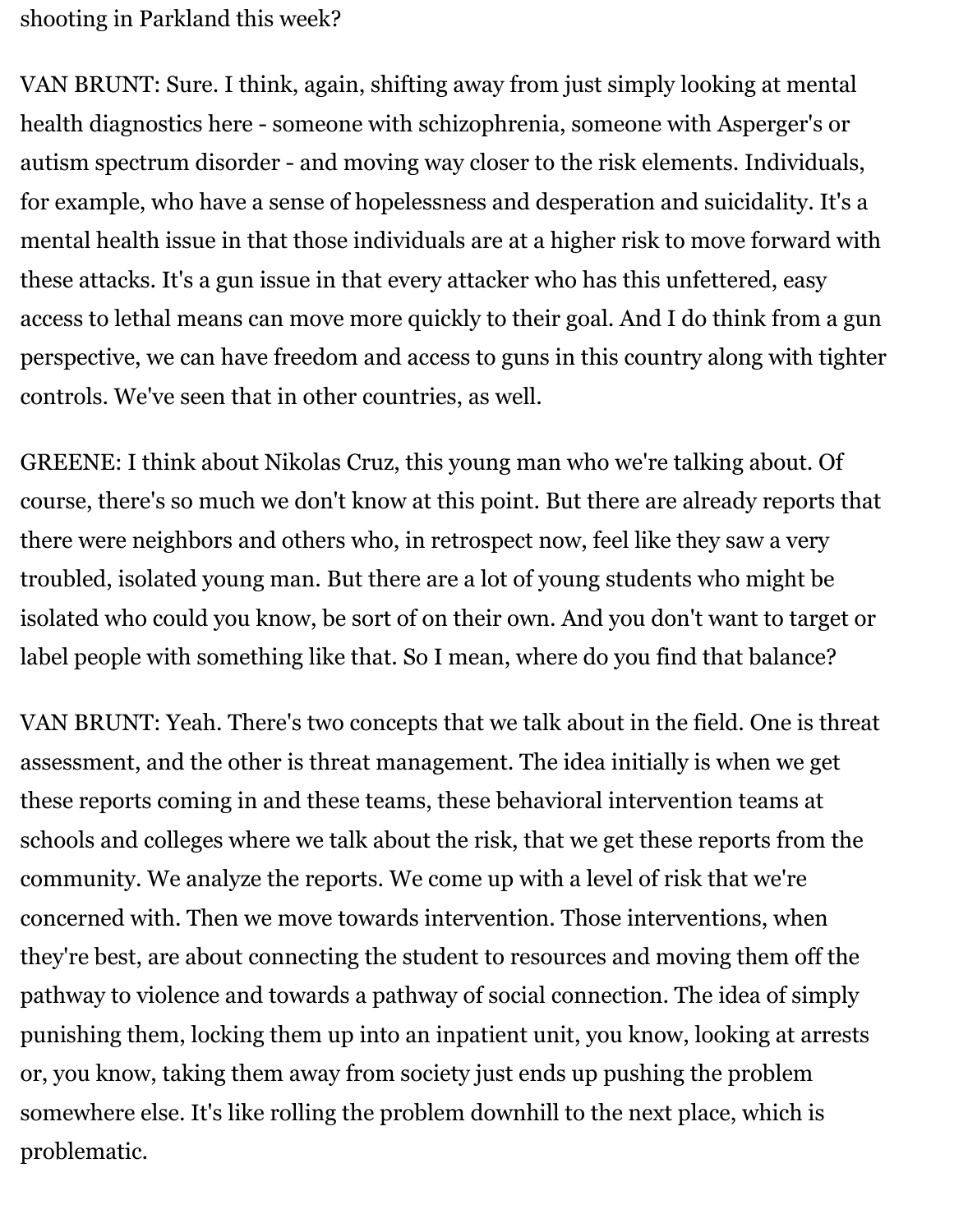*Copyright © 2018 NPR. All rights reserved. Visit our website terms of use and permissions pages at www.npr.org forms further information.*

*NPR transcripts are created on a rush deadline by Verb8tm, Inc., an NPR contractor, and produced using a prodle transcription process developed with NPR. This text may not be in its final form and may be updated or revised future. Accuracy and availability may vary. The authoritative record of NPR's programming is the audio recor* 

# Get The Stories That Grabbed Us This Week

Delivered to your inbox, these are the NPR stories you don't want to mi

What's your email?

#### **SUBSCRIBE**

By subscribing, you agree to NPR's terms of use and privacy policy.

# More Stories From NPR

0 0

## Popular on NPR.org

0

0

0 0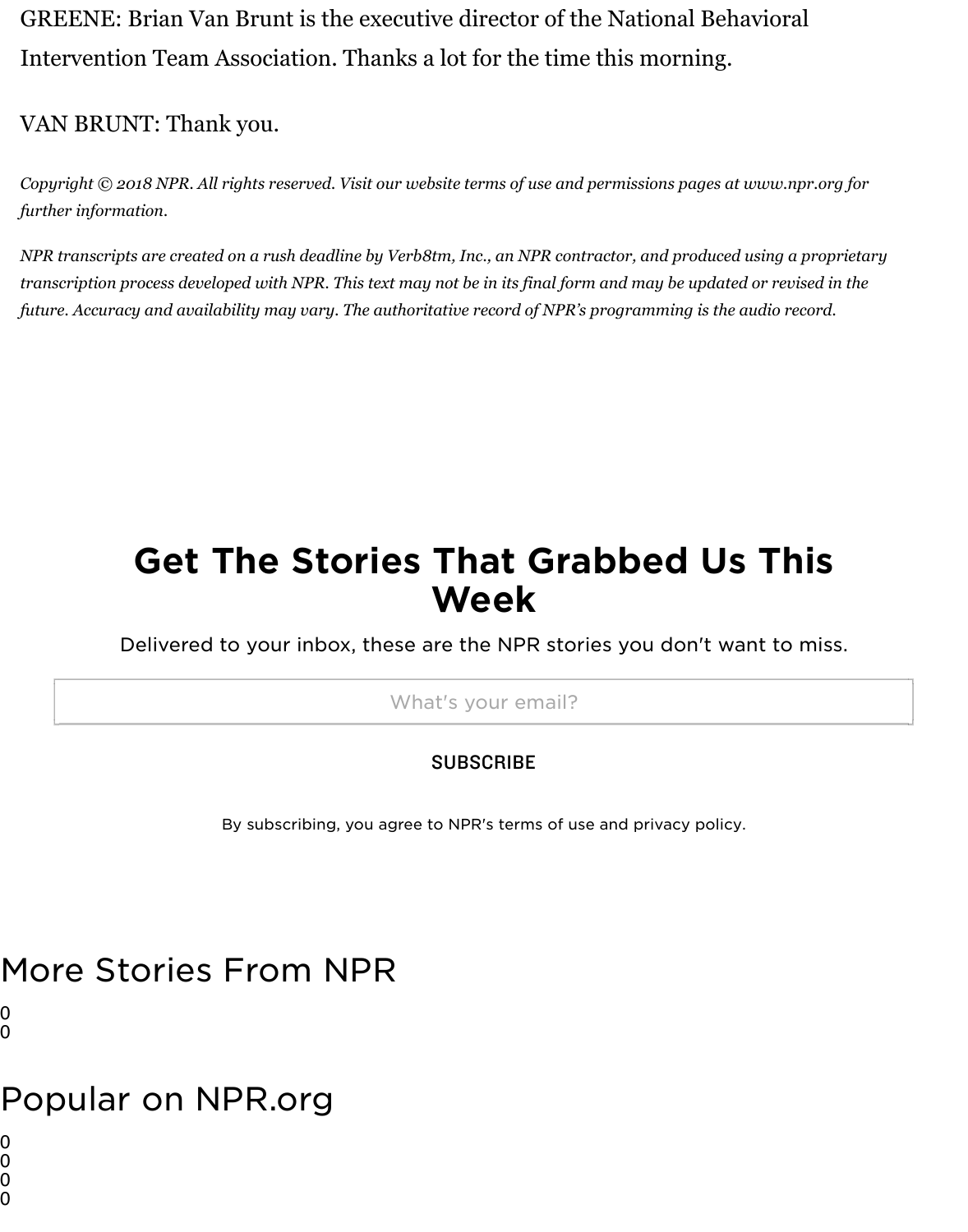| <b>READ &amp; LISTEN</b> |
|--------------------------|
| Home                     |
| <b>News</b>              |
| Arts & Life              |
| <b>Music</b>             |
| <b>Podcasts</b>          |
| <b>Programs</b>          |
|                          |
| <b>CONNECT</b>           |
| <b>Newsletters</b>       |
| <b>Facebook</b>          |
| <b>Twitter</b>           |
| Instagram                |
| <b>Contact</b>           |
| <b>Help</b>              |
|                          |
| <b>ABOUT NPR</b>         |
| <b>Overview</b>          |
| <b>Finances</b>          |
| <b>People</b>            |
| <b>Press</b>             |
| <b>Ombudsman</b>         |
|                          |

**Corrections**